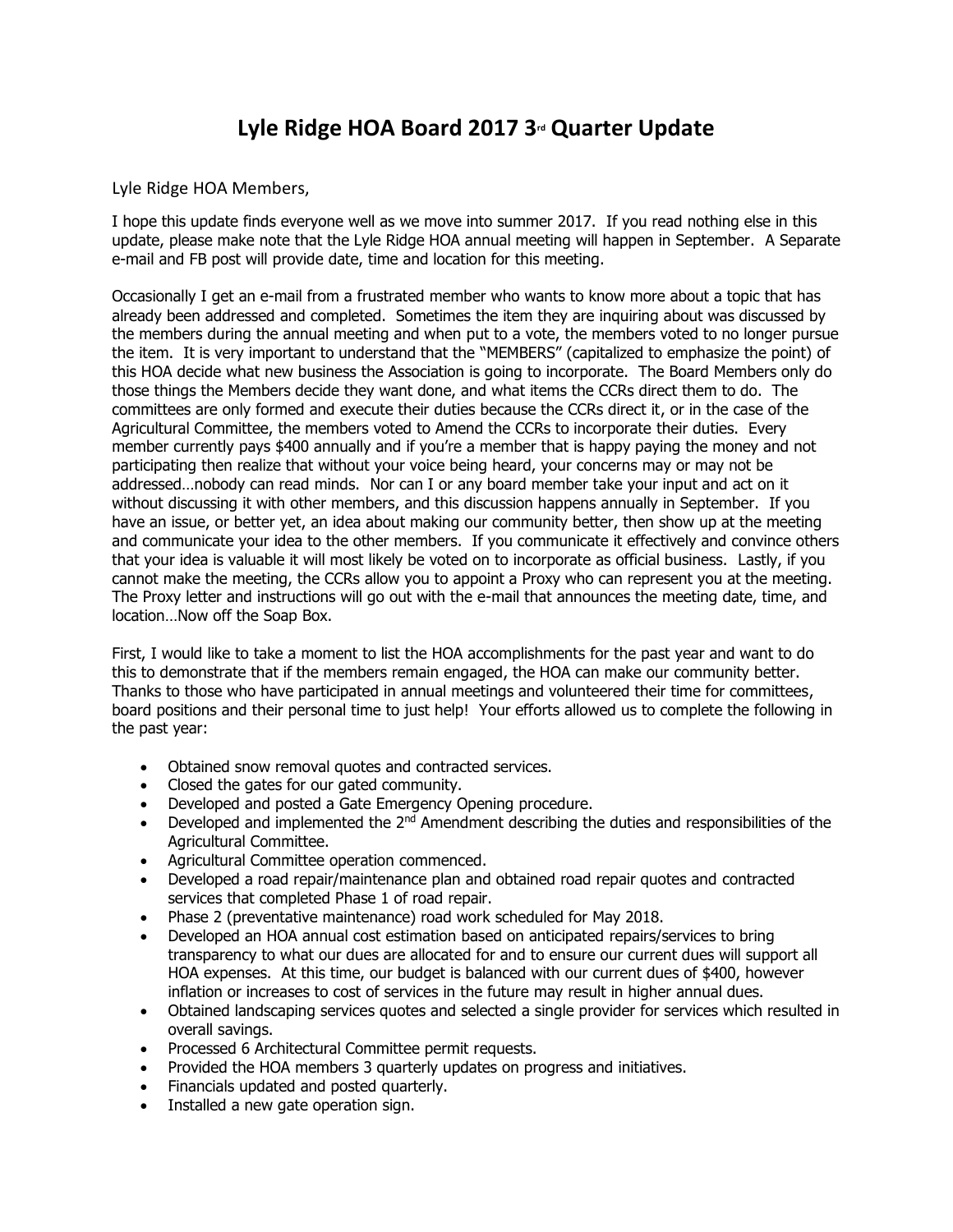- Installed a LED gate keypad light.
- Obtained quotes for and contracted services to replace our community entrance sign.
- Conducted all Gate maintenance and preventative maintenance through a Member volunteer saving the association more than a \$1,000.00…Thank you Wayne Abbot who I refer to as the "Lyle Ridge Gate Keeper"!
- Treated exterior rock wall with herbicide to control the unwanted growth, conducted by a volunteer with a cost of only the Herbicide (\$51.00).

These accomplishments are those of the community, the members, and the Association as EQUAL parts that can only be accomplished with your participation. Thank you all for your past support and look forward to future support!

As previously mentioned, September is the month which we hold our annual meeting/election. Every year all Board and Committee positions are up for election. The Board positions are President, Vice President and Secretary/Treasurer. The committee positions are 3 each for the Architectural and Agricultural Committees'. I would encourage anyone interested in the workings of the HOA to get involved and run for a position. It is a way to do your part, give back to your community who has given to you, and to better understand where your money is going and what is required to keep things running smoothly.

The list below are the positions that will be up for election. The CCRs outline the specific responsibilities of each position to give you an idea of what is involved. You can always contact the person currently holding the position directly if you have questions or contact me and I will do my best to answer your questions. The following positions will be announced and voted on at the annual meeting in September.

- President
- Vice President
- Secretary/Treasurer
- Architectural Committee (3 Members)
- Agricultural Committee (3 Members)

In addition to the normal business conducted at the meeting, I would encourage all of you to take some time to think about things that might serve to make our community better. Be prepared to discuss your topic briefly to the group and if your idea requires things to be done, present a plan that would help to achieve your idea.

HOA Dues (\$400.00) for 2017/2018 will be due December  $31<sup>st</sup>$  2017. We will happily accept your checks at the meeting.

In addition to handling the administrative duties the Board positions require, we would like to remain engaged with all of you to ensure we are working on the things that are most important to all of us. Our efforts to accomplish this will be through a quarterly board update that we will post on our website. This update will include action items from the previous meeting/s and any other items that the board has taken on itself to accomplish. If there are ever any specific questions to any of these items that we are working on or any that we are not, please feel free to e-mail or phone me at [robertcoughlin87@yahoo.com](mailto:robertcoughlin87@yahoo.com) , or my cell 360-630-0488. The following items are provided as an update to our efforts: